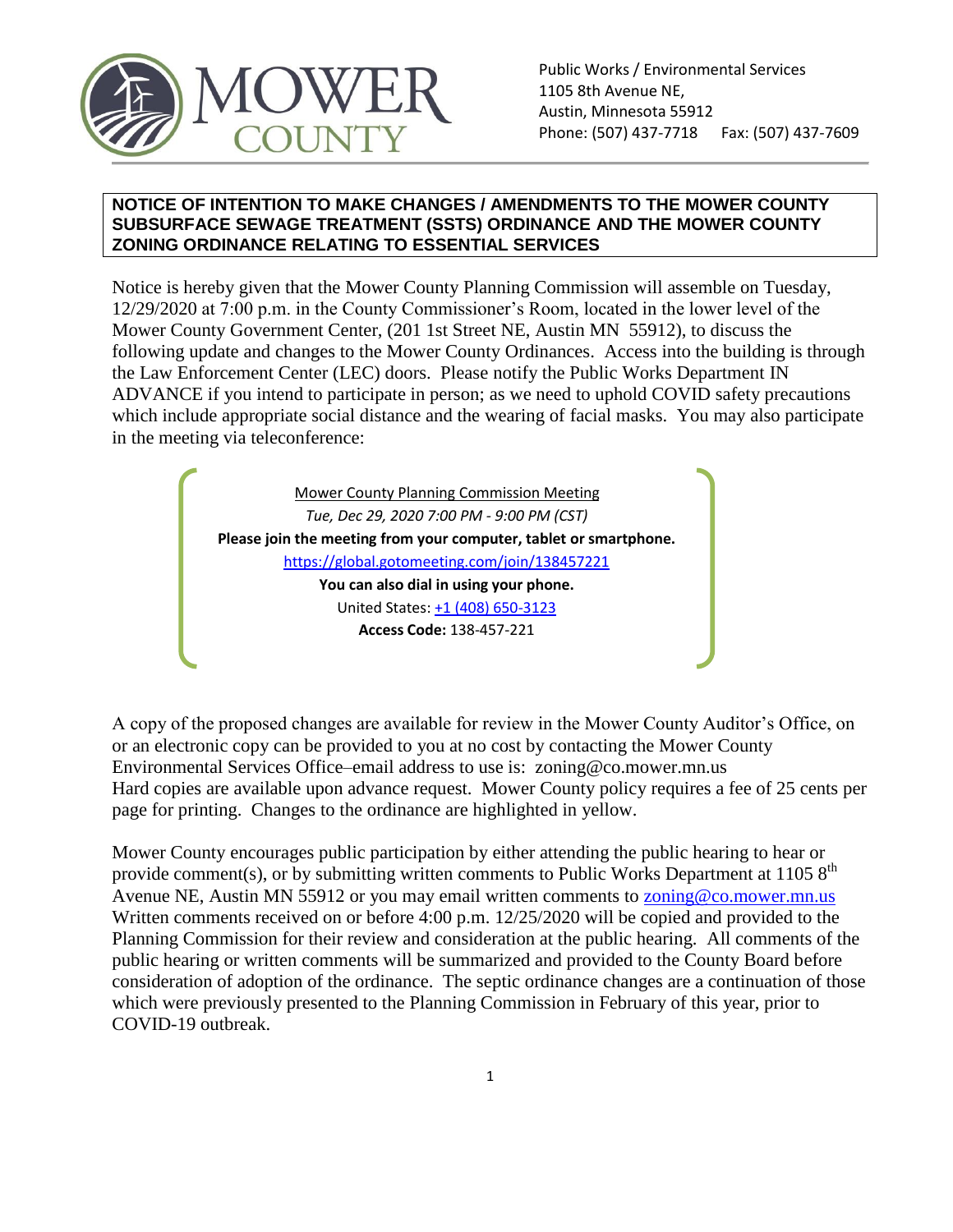Notice is hereby further given that the Mower County Board of Commissioners may hear the aforementioned Amendment Change(s) on Tuesday, January 5, 2021 at approximately 1:30 pm in the County Commissioner's Room, if the Amendment Changes are forwarded by the Planning Commission.

MAJOR ORDINANCE CHANGES/AMENDMENTS INCLUDE:

- **County's Education and outreach initiative relating to SSTS**: importance of compliant systems, how SSTS systems work, what makes SSTS non-compliant, how non-compliant SSTS affect ground and surface water, homeowner care and maintenance of SSTS
- **Language amendments/modifications:**

**Subdivision 1: General Provisions:** Purpose, Standards adopted by reference, Liability, Retroactivity, Upgrade, Public Education Outreach, Record Keeping, Annual Reporting, Fees, Interpretation

**Section 1.160 Definition Additions /Modifications:** As-built or As-built drawings, Authorized Representative, Drainage Methods, Failing System, Failure to Protect Groundwater, Imminent Threat to Public Health & Safety, Management Plan, Notice of Noncompliance, Operating Permit, Open air (feedlot) Lagoon, Public Health Nuisance, Sewage, Shoreland, Treatment Level, Wellhead Protection Area

**Change, Section 1.170 Prohibitions #7:** Prohibiting Co-mixing of animal manure and sewage. Reason: When co-mixed land application must comply with Federal 503 adherence for sewage sludge. *Refer to MPCA guidance document wq-f1-06*

**Subdivision 3: Permitting:** SSTS Permits Required, SSTS Permit application requirements, compliance review for zoning, variance and conditional use permit applications as listed in Section 4.2, soil observations after Nov 1<sup>st</sup>, requirements for lots/parcels created after 1996, seeding/mulching, operating permits.

- **Change Section 3.40, SSTS Permit application, #5:** Residential Tank sizing for new/replacement SSTS: minimum size to include sizing for garbage disposal, sewage ejector pump or grinder pump (dishwasher). This results in a capacity increase of 50% of the minimum gallon capacity found in MN Rule 7080.1930 Subpart 1, Table V. (I.E.1000 gal. tank + 50% increase = 1500 gal) applies to single and multiple family dwellings.
- **Change Section 3.100: Operating Permits**: certain types of SSTS are required to operate under an "operating permit". These are TYPE IV, V and MSTS. This was previously required by reference to MN Rule but is now incorporated into this ordinance. Mower County previously had operating requirements for holding tanks.

# **Change Section 4.10: Inspection Requirements:**

- o Education-County responsibility;
- **Additions include (Section 4.20):**
	- o When compliance inspections are required: (Section reworked into a table format prior ordinance requirements remain unchanged). Those added are:
		- Non-shoreland areas will be subject to compliance inspection when SSTS is 20 years old or greater for any improvement to property which requires zoning permit, CUP or variance; which does not have a current COC (Certificate of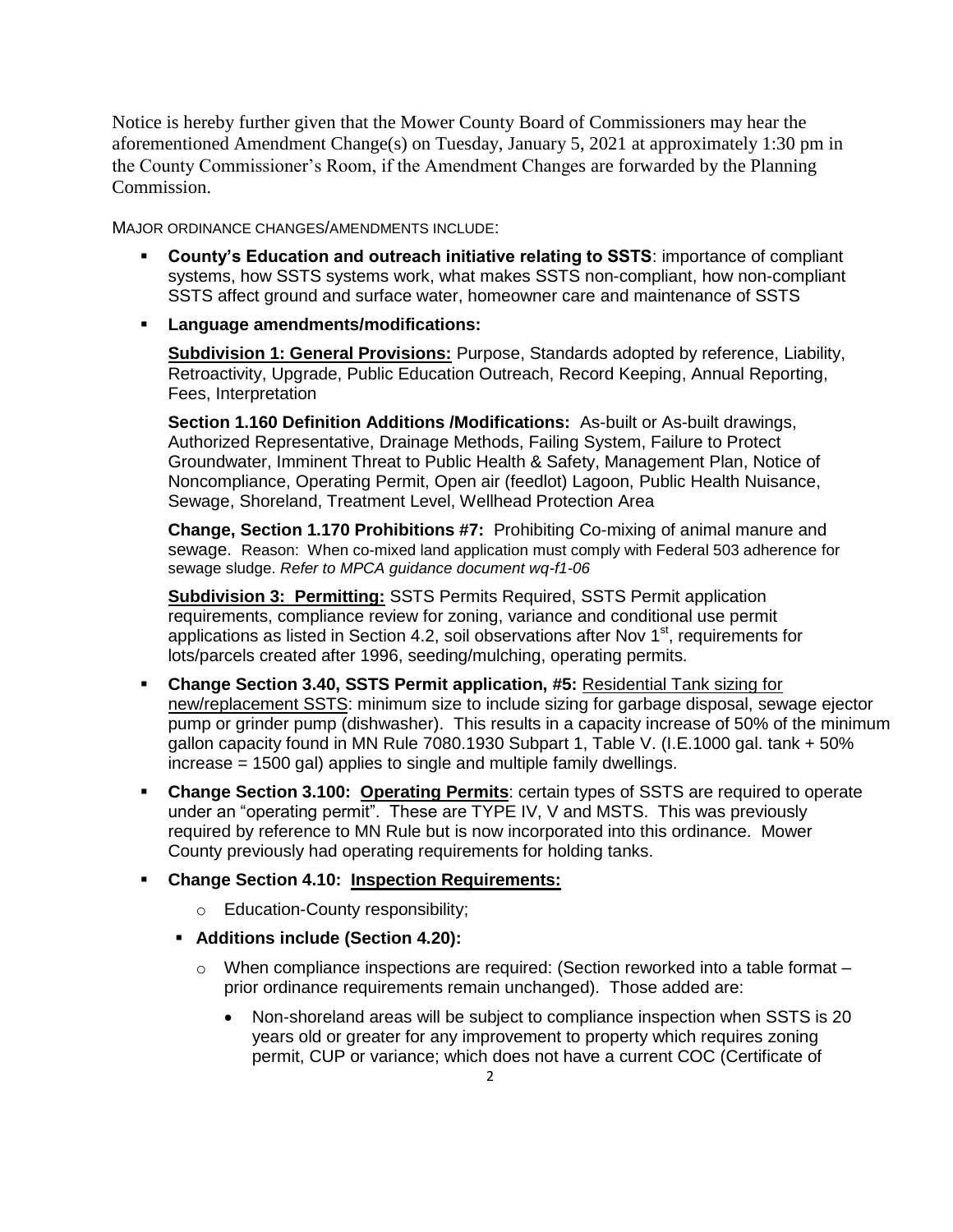Compliance) on file. Shoreland Overlay areas have higher standards as defined in MN Rules 6120 and this ordinance; the shoreland overlay standards remain unchanged.

- Other Establishments are listed in MN Rules 7081.0130, Table 1; but generally, means other than residential. This includes, but is not limited to commercial, industrial, recreational, eating, drinking and entertainment establishments, places of assembly
	- $\circ$  COC required on file once every 5-year period upon adoption of this ordinance and prior to issuance of a zoning permit, conditional use permit or variance.
- Procedures for establishing an escrow account when frozen soils do not allow for a compliance inspection, but allowing the zoning permit to be reviewed and granted; allowing construction to proceed.

## **Subdivision 4:**

## **Change Section 4.40 Compliance Inspection requirements for Transfer of Property:**

- o A Certificate of Compliance required before recording transfer of property;
- $\circ$  Transfers exempt from compliance inspection changes reflected in items i-f
- $\circ$  Escrow accounts when required, amounts required, who/where held, when/how released
	- When property transfers without inspection Escrow required: 125% of a written estimate; or 150% average mound cost (as determined annually by county) without written estimate.
	- Proof of escrow required.
- **Change Section 4.60. 2. h: Inspection Protocol**: Seeding and mulching must be completed on a new or replacement SSTS before COC will be issued by County.
- **Change Section 4.70 Notice of Noncompliance**: Prescribed timelines to correct:
	- o Failure to protect groundwater increases from 12 months to 18 months
	- o Imminent Public Health Threats (IPHTs): 2 categories:
		- 1) under MN Statute 145A: 10 days to cease discharge plus 10 months to replace/abandon (*unchanged*);
		- 2) other IPHT: 10 months (*unchanged*)
	- o No compliance inspection completed, but known to be failing: 10 months; previously 12 months.
	- $\circ$  Relating to parcels within municipalities: must connect to municipal services unless formal letter from City to Department otherwise.
- **Change 8.70 Notices for Violations:** Issuance of Citations added as method of enforcement*:*

MINOR ORDINANCE CHANGES/AMENDMENTS INCLUDE:

- Language modifications Refer *Section 4.50 to reflect major changes 4.40*
	- $\circ$  Contract for deed clarifications and the prior ordinance requirements (differences between ordinances dated 2004, 2014) – *Refer 4.40, 2, c.*
- Inspection Protocol *Refer Section 4.60*